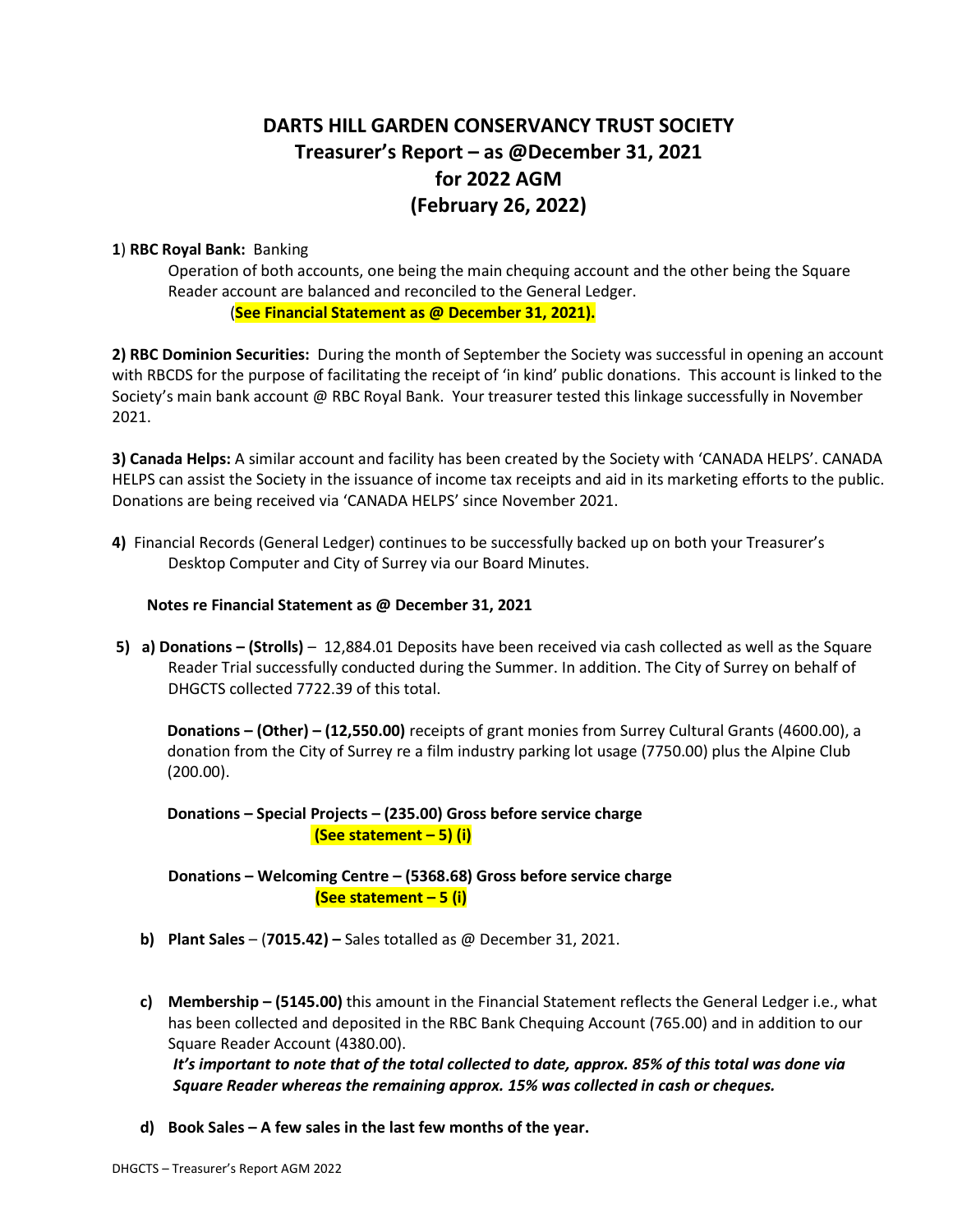- **e) Liquidity Needs** to avoid additional monthly account fees charged by RBC Royal Bank, a 15,000 minimum monthly balance must be maintained. This minimum was not maintained in November and December but 2022 will provide change here.
- **f) Investment** The Society owns a 60,000.00 Redeemable RBC GIC @ .55% maturing Nov 23, 2022

### **g) Contingencies -**

Because there was not a G/L account included in our 2021 Budget, legal fees paid thus far pursuant to our Application for Registered Charity status have been accounted for in Contingencies.

### **h) YTD**

- as shown in Financial Statement, **Revenue** is stated as **11.37%** over budget. This percentage includes the Rollover of the 60K RBC GIC

- as shown in Financial Statement, **Disbursement** is stated as **22.41%** over budget. This percentage includes the Budget of the 60K RBC GIC.

# **i) Service Charges - (647.10 - Total)**

RBC Royal Bank **254.12;** RBC Dominion Securities **85.67;** Square Reader **185.58;** Canada Helps **112.24;** Eventbrite **9.49**

### **6) Annual Reporting required under the Society Act:**

Unlike previous years, when it has been done by our Society without assistance, it was considered this year to be prudent to have consistency in our Annual Reporting and to have it completed in this way prior to the filing of our Application for Registered Charity status with CRA. Going forward into 2022, it is anticipated that the Society will in the end update the B.C. Registry.

### **7) Surrey Cultural Grants:**

**Re 2022:** The Society filed an application in September 2021, requesting assistance for its 2022 planned project entitled 'Artists in Residence & Temporary Art Installations Project'. The amount requested is 10,000.00 which the Society has indicated that it will match for enhancements of the Society's website and marketing activities. The results of our application will be known in early February 2022.

**Re 2021:** Eighty (80%) of the requested amount of 5000.00 i.e., 4000.00 was received (early March). The balance (remaining 20%) will be received pending Surrey Cultural Grants receiving an accounting of the monies used in 2021. This grant's application was for two projects i.e. 1) the planned AiR Programme 2) Digitalization of 'A Secret Garden'.

The digitalization, due to copy right issues not being released, prevented the digitalization to go forward. As result the 'Video Project' resulting in the production of five professional videos, all of which have been posted on the Society's website.

### **8) Square Reader:**

Square Reader is now the service provider for the processing of Membership Fees, Plant Sales and Book Sales when cash or cheques are not used for payment.